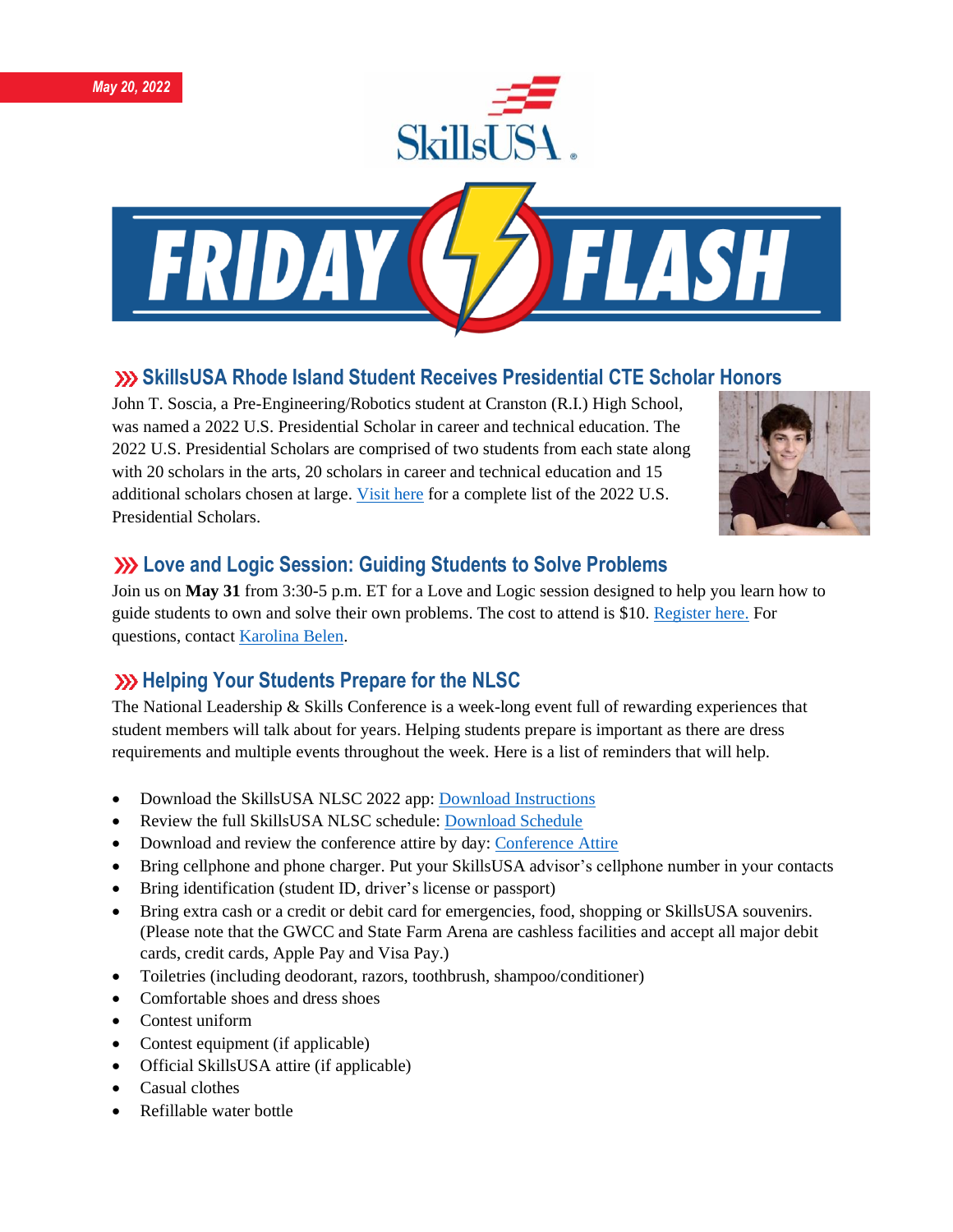• Backpack [\(take note of where and when carrying a backpack will not be allowed.\)](https://skillsusa.egnyte.com/dl/m8am4iFzZ8)

### **SkillsUSA University Offerings at NLSC**

At this year's National Leadership & Skills Conference, the 2022 SkillsUSA University will feature 27 free educational seminars on a variety of topics for all registered attendees. This is a chance to learn directly from industry expert practitioners and gain fieldspecific skills to incorporate into classroom instruction.

Workshops will be held June 21-23 at the Georgia World Congress Center and feature SkillsUSA programs, the latest trends in technology, career opportunities, safety programs and technical skills demonstrated by career cluster experts. All participants receive a certificate of participation, and many sessions include handouts, software, curriculum previews and other resources for teachers, students and parents. Preregistration is not required. [View the schedule of workshops here.](https://www.skillsusa.org/wp-content/uploads/2022/04/SkillsUSA-University-Offerings-2022.pdf)

#### **Academy of Excellence Offerings at NLSC**

If you are planning to attend the SkillsUSA National Leadership & Skills Conference, don't miss the Academy of Excellence professional development trainings, featuring more than 30 sessions for new and experienced teachers, administrators and counselors. These trainings will take

place June 21-23 at the Georgia World Congress Center and feature session topics such as classroom management, teacher burnout prevention, effective learning strategies, neutralizing student arguments, best practices and effective communication. Preregistration is not required. [View the schedule of sessions](https://www.skillsusa.org/wp-content/uploads/2022/04/Academy-of-Excellence-Offerings-2022.pdf) 

[here.](https://www.skillsusa.org/wp-content/uploads/2022/04/Academy-of-Excellence-Offerings-2022.pdf)

# **SKILLST SCHOLARS STILL Open**

Several SkillsUSA scholarships are still open to benefit SkillsUSA students in pursuit of further education or certification in their chosen fields. Help spread the word about these opportunities:

- **Fine Homebuilding #KeepCraftAlive Scholarship** Scholarships to SkillsUSA high school or college/postsecondary students continuing their education or certification programs in construction-related fields. *Deadline: May 30.*
- **Larry Rash Memorial Scholarship**  Two \$2,500 scholarships to support active SkillsUSA members who plan to further their education in architectural drafting (or a related field). *Deadline: May 31***.**
- **Bob Westphal Memorial Scholarship**

Merit-based scholarships for high school or college/postsecondary students continuing their education in energy construction (oil and gas pipelines, gas distribution, solar, and wind). *Deadline: May 31.*

- **Clifford T. Rees, Jr. Memorial Scholarship** Multiple \$2,500 scholarships to SkillsUSA high school juniors, seniors or college/postsecondary students in enrolled in a HVACR or a general construction program and who will be pursuing college/postsecondary career training in the HVACR industry. *Deadline: May 31.*
- **Accrediting Commission of Career Schools and Colleges (ACCSC) Travel Scholarship**